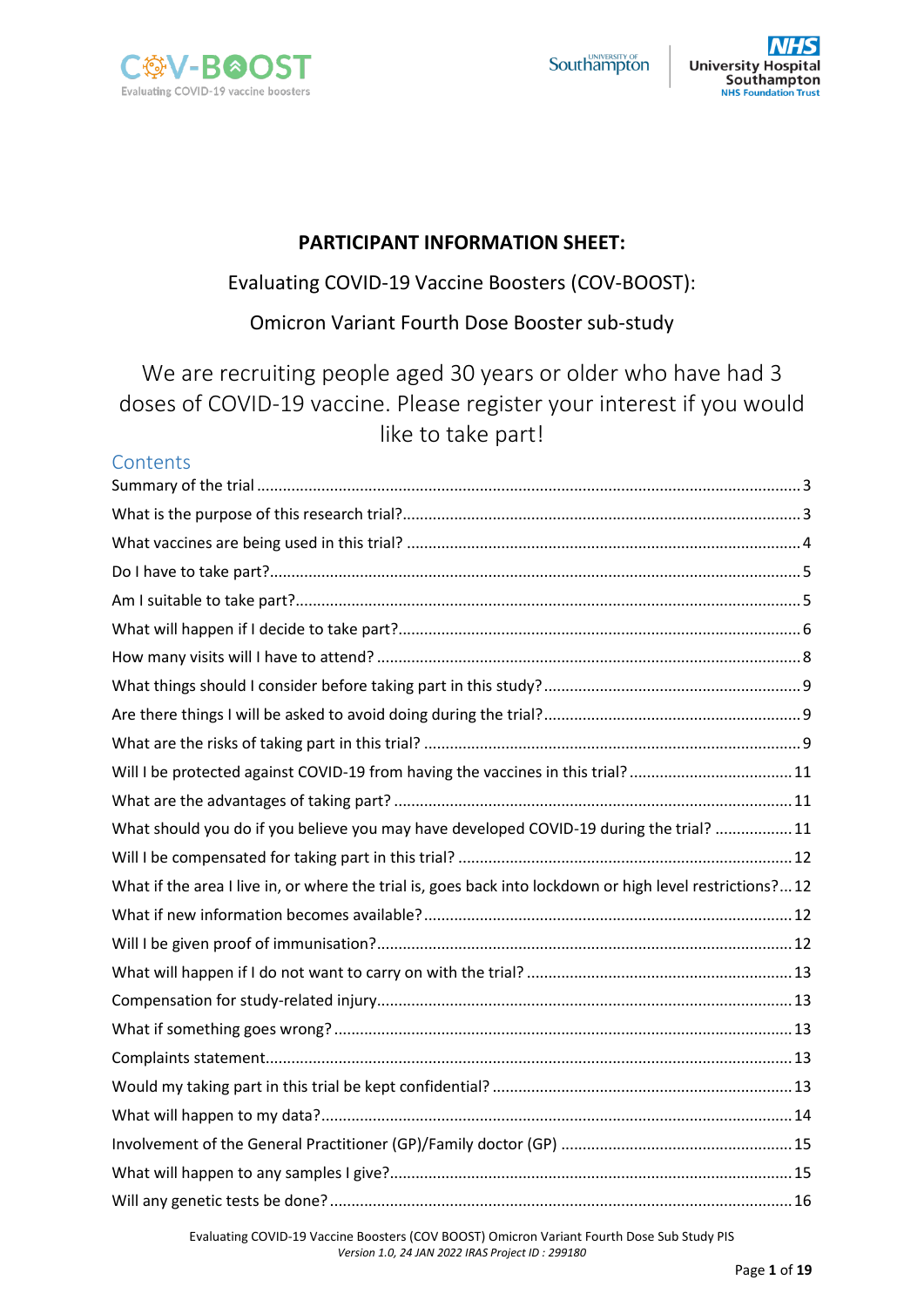| Who is sponsoring, organising and funding the research? Does University Hospital Southampton NHS<br>Foundation Trust (The Sponsor) have a financial interest in the results of this trial? 16 |  |
|-----------------------------------------------------------------------------------------------------------------------------------------------------------------------------------------------|--|
|                                                                                                                                                                                               |  |
|                                                                                                                                                                                               |  |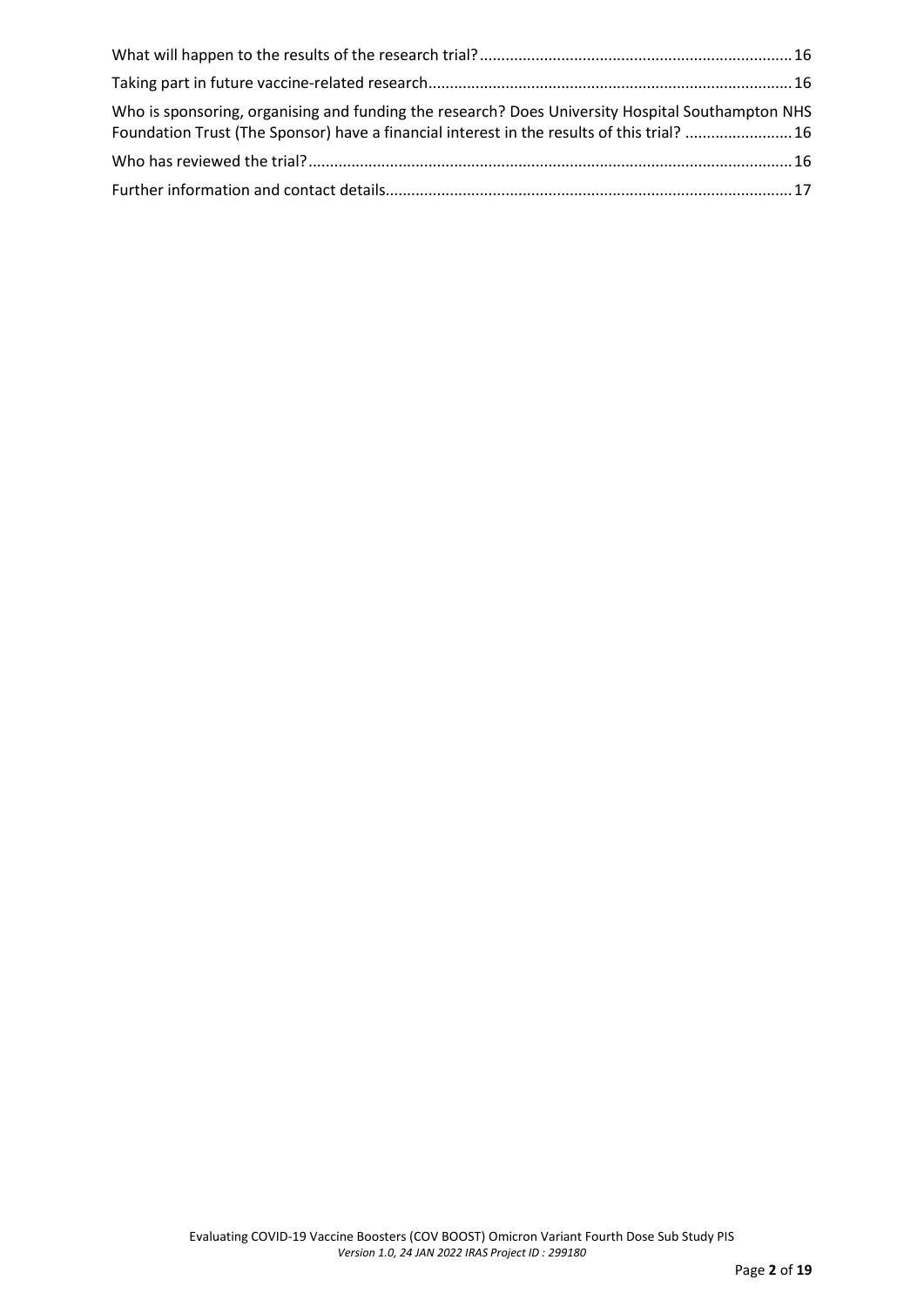#### **Participation could really make a difference during a public health emergency.**

Are you aged 30 years or older and have had three doses of COVID-19 vaccine? Thank you for reading this, your help, whatever your final decision, is very much valued. We would like to invite you to take part in our study, Evaluating COVID-19 Vaccine Boosters (COV-BOOST). Before you make any decision, it is important you take the time to understand why we are doing this research and what it would involve. Please read the following information carefully and consider discussing it with friends, relatives or others as you wish.

#### <span id="page-2-0"></span>**Summary of the trial**

We are studying the use of a new COVID-19 vaccine designed against the Omicron variant when given as a fourth dose booster, compared to a dose of BNT162b2 (the Pfizer COVID-19 vaccine). The Omicron variant has a large number of mutations to the "spike" protein on its surface, which is the protein most COVID-19 vaccines have used to train the body to recognise the virus which causes COVID-19 (SARS-CoV-2). This has made Omicron more effective at evading the immune response generated from existing vaccines. The pharmaceutical company Moderna which produced the mRNA-1273 vaccine for COVID-19, has adapted it and made a new vaccine (mRNA-1273.529) which produces a version of the spike protein which more closely resembles the one found on Omicron. We also know that giving a third dose of the Pfizer vaccine (BNT162b2) significantly increased the immune system's ability to recognise the Omicron variant spike protein. This study is to evaluate the safety and side effect profile of giving a dose of mRNA-1273.529 compared to BNT162b2 COVID-19 vaccine to healthy adults, as a fourth dose COVID-19 booster, as well as assessing its impact on the immune response to different variants of SARS-CoV-2, including the Omicron and Delta variants.

Participants will be randomised to receive either a dose of the BNT162b2 (Pfizer) vaccine or a dose of the mRNA-1273.529 vaccine. Participants will be "blinded", meaning they will not be told which vaccine they have been given until after they have completed the study, or earlier in the event that  $a 4<sup>th</sup>$  dose is a requirement for the NHS app for international travel (but not before day 84 blood tests). They will then complete a diary of their symptoms over the next 7 days, and any other adverse events which occur up to 3 months after having had the vaccine. There are several follow up visits to have blood tests to check for immune markers, and to check on the participants health.

#### <span id="page-2-1"></span>**What is the purpose of this research trial?**

There are now a number of vaccines that have been approved in the UK to prevent COVID-19 and other vaccines that are still in UK clinical trials, which may be approved later in the year. Millions of people have now received their first 2 vaccinations, as well as a third dose booster vaccine. The Omicron variant is now the most common variant of the virus which causes COVID-19 (SARS-CoV-2) in the UK, and due to mutations on itsspike protein it is more capable of evading the immune response generated by existing vaccines against COVID-19 than previous variants. Two doses are thought to provide very little protection against infection (although they do provide good protection against severe disease), however three doses provide much improved protection against infection and severe disease or death. We also know that protection against infection wanes over a period of months following vaccination.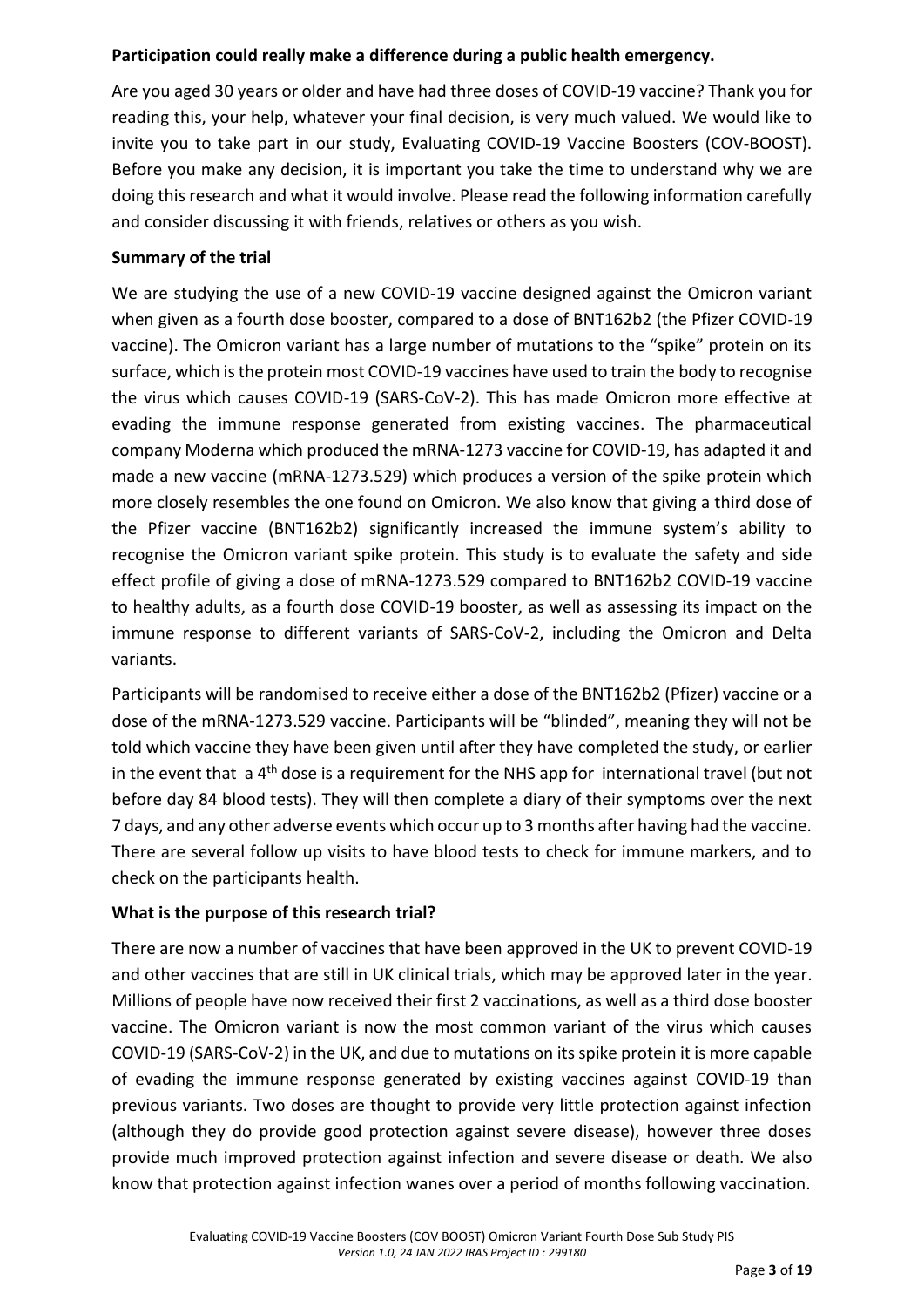It is currently unknow whether providing further doses of existing COVID-19 vaccines (such as BNT162b2, the Pfizer vaccine) would produce better immune responses against the Omicron variant, or other variants of SARS-CoV-2 (such as Delta), or whether giving updated vaccines which are designed to help the body recognise the Omicron variant spike protein (such as mRNA-1273.529) would provide superior protection.

This study is trying to determine the side effect profile, safety and immune response of giving a fourth COVID-19 vaccine booster doses of BNT162b2 (Pfizer) and mRNA-1273.529 (Moderna) to people who have previously received 3 doses of COVID-19 vaccine. We will be enrolling men and women aged 30 years or older who have received 3 doses of COVID-19 vaccine (with the third dose being either BNT162b2 or mRNA-1273) and are at least 3 months (84 days) after their third dose.

## <span id="page-3-0"></span>**What vaccines are being used in this trial?**

BNT162b2 (Pfizer/BioNTech) 30mcg

mRNA-1273.529 (Moderna) 50mcg

*BNT162b2* (Pfizer/BioNTech): Common use under emergency provision

This is the vaccine commonly known as 'The Pfizer vaccine.' This is a messenger RNA (mRNA) vaccine. This vaccine uses a small amount of the genetic coding material (mRNA) of the SARS-CoV-2 spike (S) protein packaged inside very small fatty particles (lipid nanoparticles). When these are injected into your body, your cells take up these fatty particles, and then start producing the SARS-CoV-2 spike protein. Your immune system then "sees" these spike proteins and makes a protective immune reaction against them. The original mRNA that has been taken into your cells is broken down within a few days and cannot be incorporated into your own genetic code.

This vaccine has been tested in more than 40,000 people worldwide and subsequently given to tens of millions of people, and has been shown to be both safe, and effective.

The vaccine does not contain a live version of the SARS-CoV-2 coronavirus and therefore cannot give you COVID-19. The potential side effects of these vaccines are discussed in more detail in the section 'What are the risks of taking part in this trial'.

*mRNA-1273.529* (Moderna): currently undergoing phase II clinical trials

This is an adapted version of the vaccine commonly known as "The Moderna vaccine". This is also a messenger RNA (mRNA) vaccine which works in a similar way to BNT162b2 (The Pfizer vaccine). The updated version has changed the mRNA coding to more closely resemble that which is found on the Omicron variant of SARS-CoV-2.

This vaccine is currently undergoing phase II clinical trials to assess its safety and immunogenicity against different variants of SARS-CoV-2.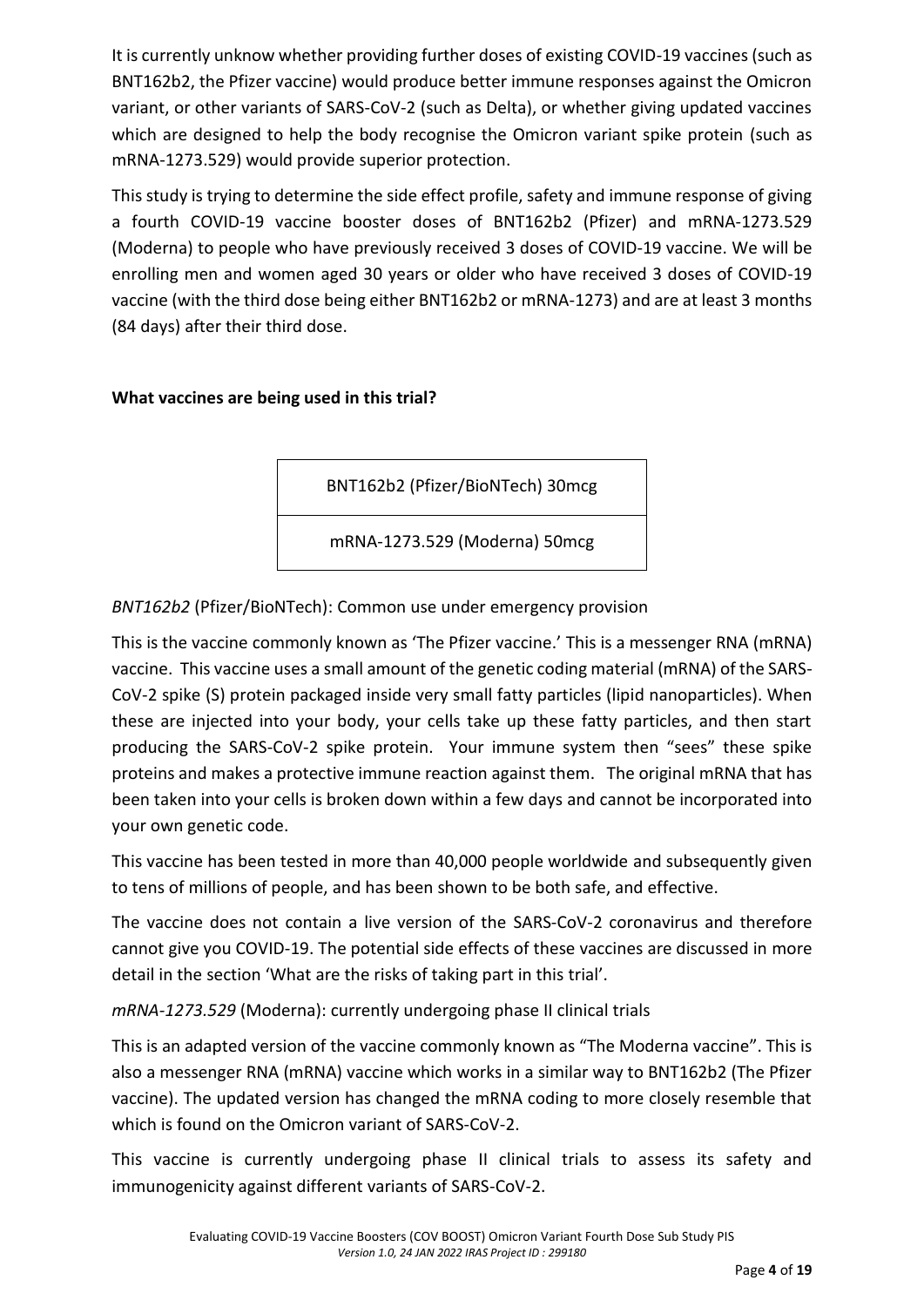Participants will not know which vaccine or dose they have received until they have completed all visits on the study, or earlier in the event that  $a 4<sup>th</sup>$  dose is a requirement for the NHS app for international travel (but not before day 84 blood tests).

## <span id="page-4-0"></span>**Do I have to take part?**

No. It is up to you to decide whether or not to take part. If you do decide to take part, you will be given this information sheet to keep (or be sent it electronically) and will be asked to sign a consent form. You are free to withdraw at any time and without giving a reason, but you may be asked to come for an extra visit for a follow up appointment for safety reasons.

## <span id="page-4-1"></span>**Am I suitable to take part?**

Adults who are aged 30 years or older who have had 3 doses of a COVID-19 vaccine (with the third dose having been mRNA1273 or BNT162b2) and are at least 3 months (84 days) since their third dose are eligible to take part, providing that they have not previously tested positive for COVID-19 on a test listed further below. In order to participate in the study:

- You must be willing to tell the trial staff about your medical history, and you may be asked to allow the trial staff to check this with your General Practitioner (GP). Bear in mind that we would also notify your GP if you joined the trial (even if we did not need to check your medical history with them in advance).
- If you are able to become pregnant you must be willing to practice continuous effective contraception during the first 3 months of the trial and have negative pregnancy tests on the days of vaccination
- You must agree not to donate blood during the trial

You cannot take part in this trial if you:

- Have already received a Fourth dose of COVID-19 vaccine via the NHS or a clinical trial
- Are not at least 84 days post your third COVID-19 vaccine
- Have previously tested positive for COVID-19 on a PCR or lateral flow test, or saliva LAMP test
- Have participated in another research trial involving an investigational product in the past 12 weeks.
- Have any vaccine (licensed or investigational) in the 30 days before or after this trial vaccine. The exceptions to this are the seasonal influenza vaccine and the pneumococcal vaccine (known as Pneumovax, which is routinely given to over 65-year olds). If you are offered these by your GP or your place of work, we ask that you have these at least 7 days before or after you receive the trial vaccine dose.
- Have received a transfusion of any blood products, or immunoglobulins (antibodies) in the 3 months before having the trial vaccine
- Are pregnant at enrolment or planning to become pregnant during the first 3 months following vaccination
- Have immunosuppression or immunodeficiency this includes being on medications that reduce the immune system such as methotrexate and steroid tablets
- Have ever had a severe allergic reaction (anaphylaxis)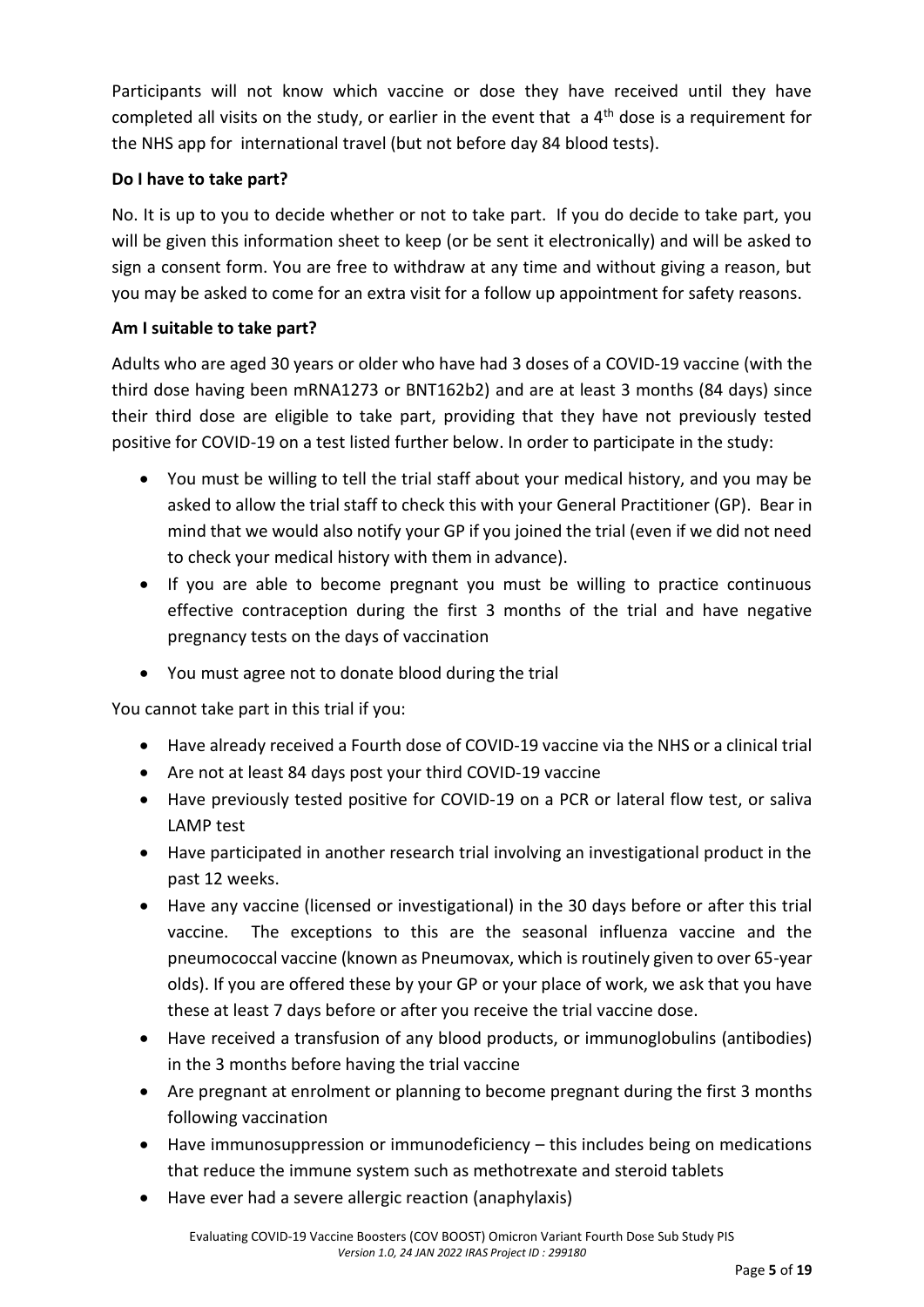- Have an allergy to any of the component of the COVID vaccines used in this study, including polyethylene glycol/macrogol (PEG). PEGs are a group of known allergens commonly found in medicines, many household products and cosmetics, and are contained in the BNT162b2 (Pfizer/BioNTech) vaccine. Known allergy to PEG is very rare.
- Have a current diagnosis of, or are having treatment for, cancer. Exceptions to this are certain skin cancers and pre-cancer of the cervix.
- Have a bleeding disorder
- Continuously take medicines that reduce your blood clotting, such as coumarins and related anticoagulants (i.e. warfarin) or novel oral anticoagulants (i.e. apixaban, rivaroxaban, dabigatran and edoxaban)
- Have current alcohol or drug dependency
- Have severe and/or uncontrolled cardiovascular disease, respiratory disease, gastrointestinal disease, liver disease, renal disease, endocrine disorder or neurological illness
- Have a history of active or previous auto-immune neurological disorders (e.g. multiple sclerosis, Guillain-Barre syndrome, transverse myelitis). Bell's palsy will not be an exclusion criterion

## <span id="page-5-0"></span>**What will happen if I decide to take part?**

The study team will then contact you to check your eligibility for the study based on the criteria listed in the section above. They will then be able to book you in for a screening visit that you can attend to fully enrol onto the study. Details of what will happen at this screening visit are listed in the section below titled "Enrolment on the Study".

# **IMPORTANT: If you develop a fever or cough, or loss of sense of smell or taste, or become unwell then you must contact the study team for advice before attending any visit.**

Please note that it may not be possible to enrol everybody that wishes to take part in the trial and passing through the screening process does not guarantee participation in the trial. In the case that you are not enrolled in the trial, your data would not be stored beyond the end of the trial.

#### **What should I do if I am offered an NHS booster vaccination during the study?**

As you will have received a fourth dose COVID-19 booster vaccine as part of the study, you should not require any additional vaccination via the NHS. If you are contacted to be offered a COVID-19 vaccine, please contact the study team for advice.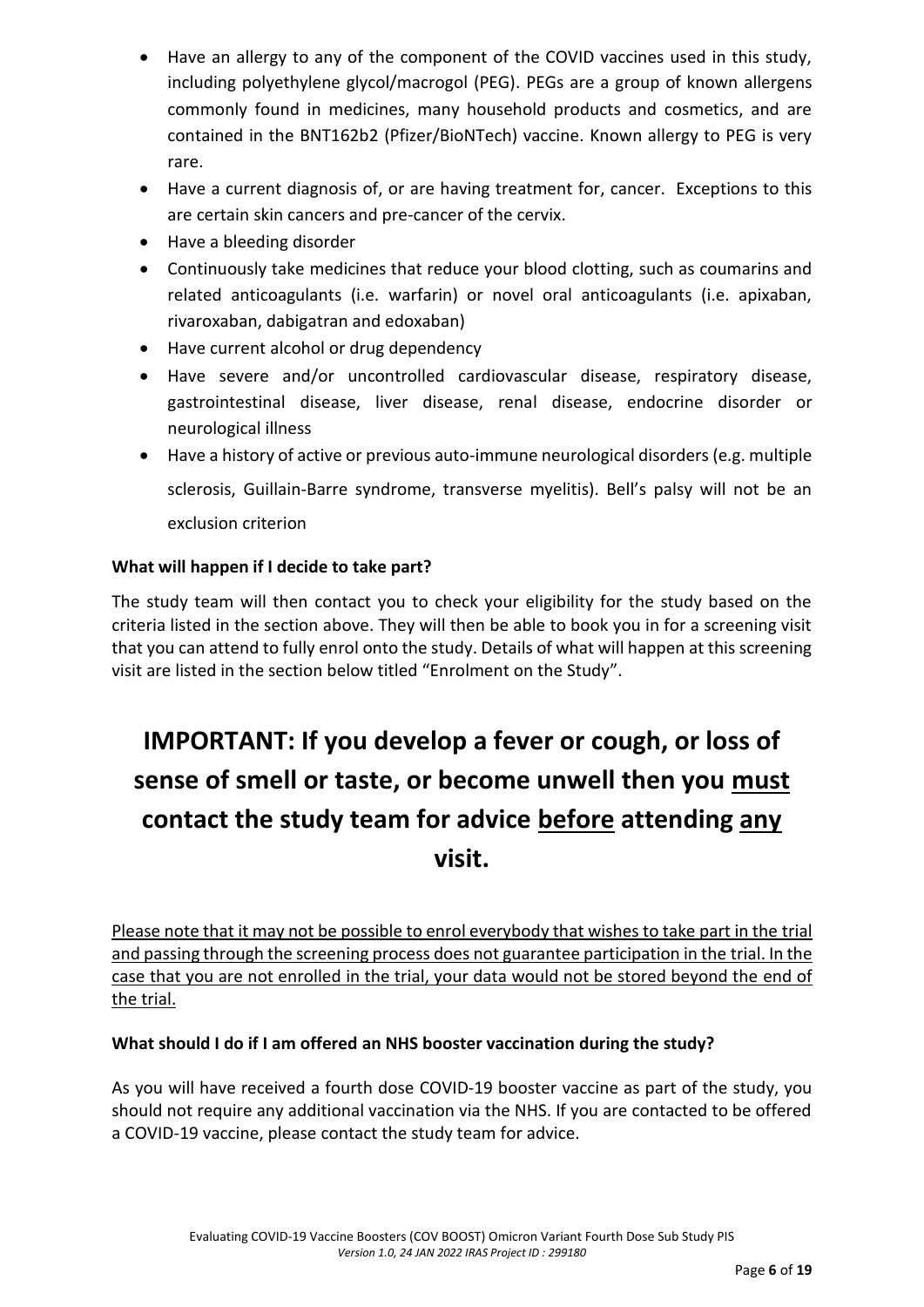# Screening and vaccination visit - *1.5 hours (review of medical history, vital signs, blood test, receive vaccine, up to 30 minute observation in clinic after the vaccine)*

## *Screening component*

If you qualify to be in the trial, we will ask you to attend on the vaccination day (Day 0). We will outline the nature of the trial, and this will explain what to expect by taking part, the risks involved and what side-effects you might expect to experience. There will be an opportunity to ask any questions you may have about the trial, and if you decide to take part we will ask you to sign a consent form.

There may be additional stages of the trial added at a later time point if more vaccines become available. As long as no new information that would affect your involvement in the trial comes to light, we will not ask for you to consent again when these additional stages are added.

If you sign the consent form a member of the medical team would check details of your medical history, and may perform a physical examination; which could involve listening to your heart and lungs with a stethoscope, examining your abdomen as well as feeling for lymph nodes around your neck and in your armpits.

We will measure and record your:

- Height
- Weight
- Temperature
- Blood pressure
- Pulse rate
- Respiratory rate
- Non-invasive blood oxygen level (saturations)
- Pregnancy test (women only)

Blood samples will be taken just before vaccination to check later for:

- Your baseline antibody test before any booster vaccine
- Whether you are anaemic or have any other blood, kidney or liver abnormalities. Sometimes these blood tests need to be repeated, and we would ask you to come for an extra visit to have these taken. It is possible that these tests could reveal unexpected findings which might be of significance to your health. If that is the case, or if the results indicate that it would not be safe to carry on in the trial we would let you know this. Additionally, regardless of whether you continue in the trial, we may ask for you permission to contact your GP or a specialist so that any further required treatment or investigation can be organised.

#### *Vaccination*

Once your eligibility and consent are re-confirmed, we will collect samples of blood as a baseline to compare future blood tests against. We will give you an injection with the vaccine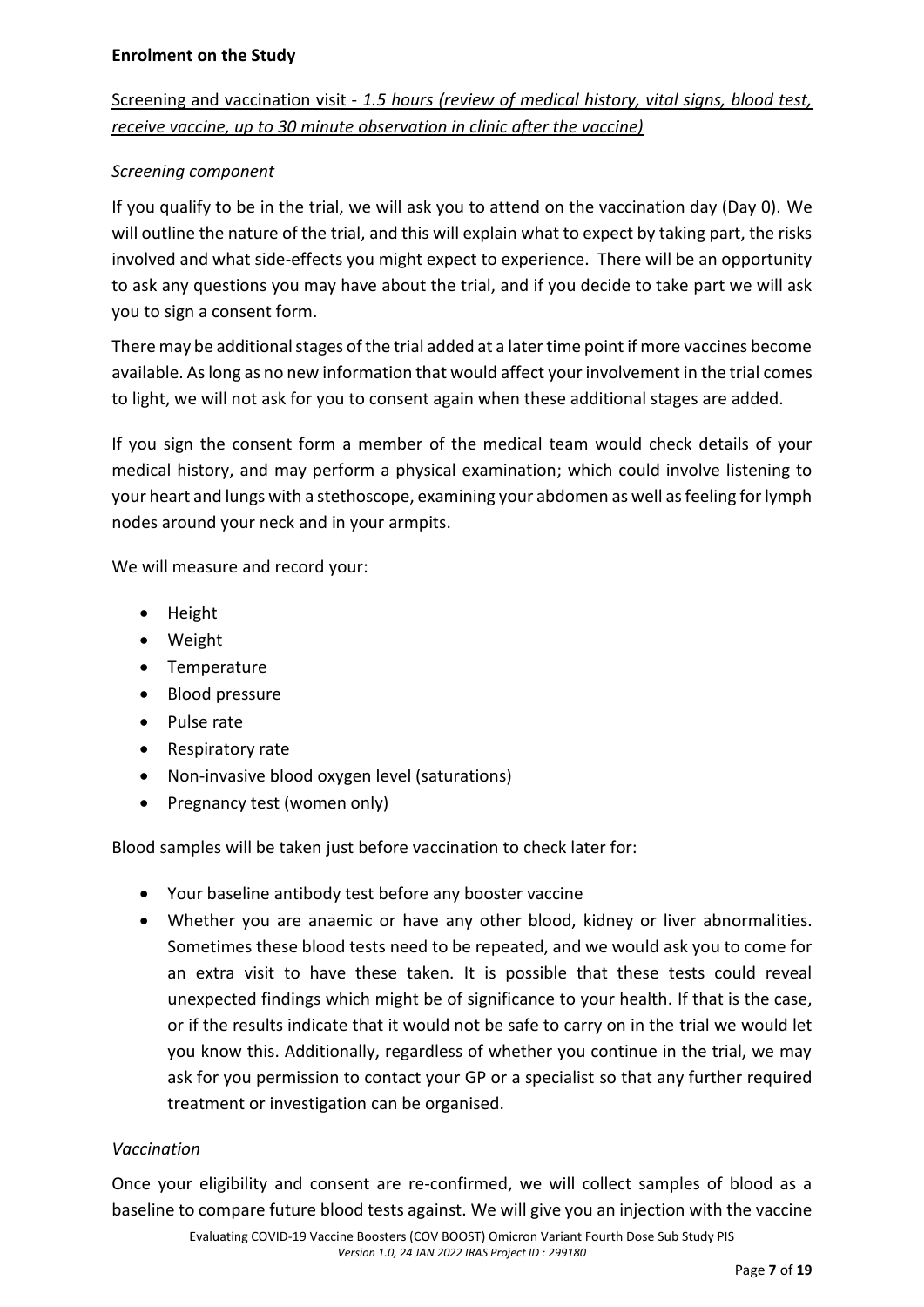into your arm. We will need to keep an eye on you for 15 – 30 minutes after the vaccine has been administered.

## Follow-up after vaccination

# *Electronic Symptom Diary* "e-diary" – *Completed at home*

We will give you a thermometer, tape measure and an "e-diary" account to record all your symptoms, your temperature and your vaccination site every day for 7 days after vaccination.

After these 7 days, and for the next 3 weeks, we will ask you to record if you feel unwell or if you take any new medications. The research staff will monitor the e-diary and may telephone you to ask for more information.

You will also be asked to record in the diary any medical conditions for which you see a doctor/dentist until three months after your vaccine, and any serious medical illnesses or hospital visits you may have over the course of the trial.

# *Follow-up visits – 30 minutes (vital signs, blood tests and check for side effects or new health problems)*

Following vaccination, we will ask you to attend a series of short follow-up visits to ensure everything is fine, to check your symptoms and to have blood tests done.

*Note: due to the high number of planned volunteers in this trial, visits may take longer than the estimates given here*

During the course of the trial you may be asked to attend for an extra visit, for example, if a blood test needs to be repeated.

In the unlikely event of you having a problem with your arm where the vaccination was given, we might ask to photograph your arm. Consent for this is included when you are enrolled to the study. You would not be identifiable in these photographs, as only the vaccination site and your unique trial number would be visible. These photographs could be shown to other professional staff, used for educational purposes, or included in a scientific publication.

#### <span id="page-7-0"></span>**How many visits will I have to attend?**

All participants will have the following visits:

| <b>Trial timeline</b> | Day | Day<br>14 | Day<br>28 | Day<br>84 | Day<br>242 |
|-----------------------|-----|-----------|-----------|-----------|------------|
| <b>Vaccination</b>    | Yes |           |           |           |            |
| <b>Blood tests</b>    | Yes | Yes       | Yes       | Yes       | Yes        |

Should you be unable to attend a scheduled visit (for example because you are self-isolating or quarantining), then a researcher might do this visit over the phone with you instead (as long as it was on the correct schedule).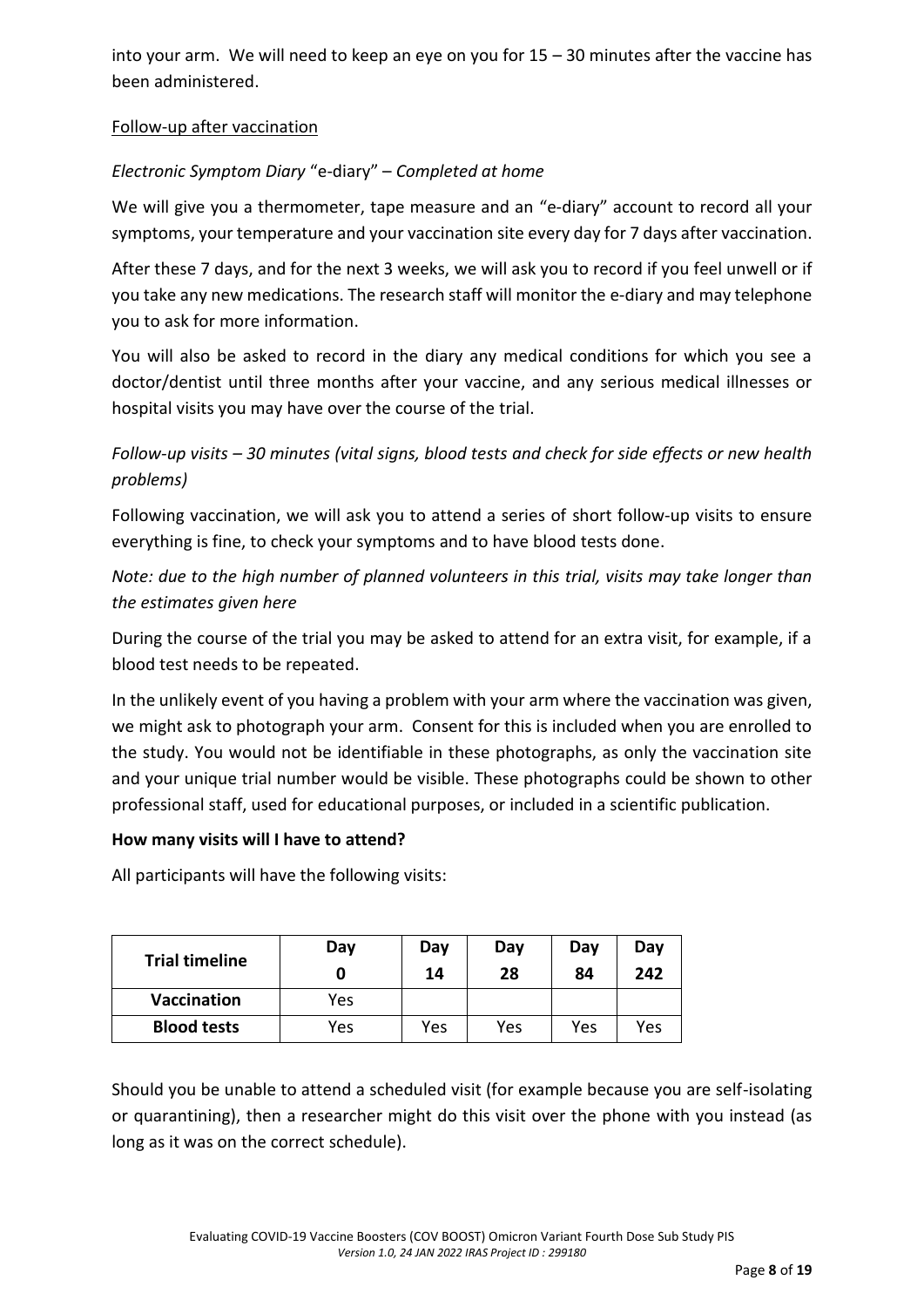If you were participating in the main part of the COV-BOOST study and have been invited to take part in this sub-study, the Day 0 visit as part of this sub-study will replace your prearranged day 242 visit which you will no longer need to attend.

## <span id="page-8-0"></span>**What things should I consider before taking part in this study?**

#### Private Insurance

If you have private medical or travel insurance you are advised to contact your insurance company before participating in this trial, as involvement may affect the cover provided.

#### <span id="page-8-1"></span>**Are there things I will be asked to avoid doing during the trial?**

You should not donate blood during the trial or take part in other studies that involve blood sampling or the administration of drugs or vaccines, including trials testing other preventive interventions for COVID-19.

If during the trial you require any other vaccinations for health, travel, or occupational reasons, you should inform the trial team beforehand. We will discuss with you the most appropriate time to receive them.

#### <span id="page-8-2"></span>**What are the risks of taking part in this trial?**

The risks and side effects of the proposed vaccinations and trial procedures are detailed here:

#### Blood samples

Drawing blood may cause slight pain and occasionally bruising at the site where the needle enters. Some people feel light-headed or even faint when having blood taken. During the course of the trial we will need to take between 20ml and 67ml of blood at a single visit. The total amount we will take over the period of the trial will be up to (approximately) 271ml. If repeat bloods are requested for safety reasons at a visit this will be up to 7ml. These amounts over the course of the year, should be below the limit of 470mL every 3 – 4 months for blood donations to the National Blood Transfusion Service.

Before the COVID-19 vaccine and at day 14 there will be an additional blood test for a protein called "Troponin" which can indicate inflammation of the heart muscle. This is to see whether this is influenced by vaccination.

If abnormal results or undiagnosed conditions are found during the course of the trial these will be discussed with you and, if you agree, your GP (or a hospital specialist, if more appropriate) will be informed. Any newly diagnosed conditions will be looked after within the NHS. Participants will not be informed of the results of their levels of post-vaccine immunity against the COVID-19 virus as these are not clinically validated tests.

#### Vaccination Side Effects

#### *Common side effects*

People very often have tenderness, pain, warmth, redness, itching, swelling or bruising or less commonly have a small lump in their arm where they have been vaccinated.

*Other common systemic side effects*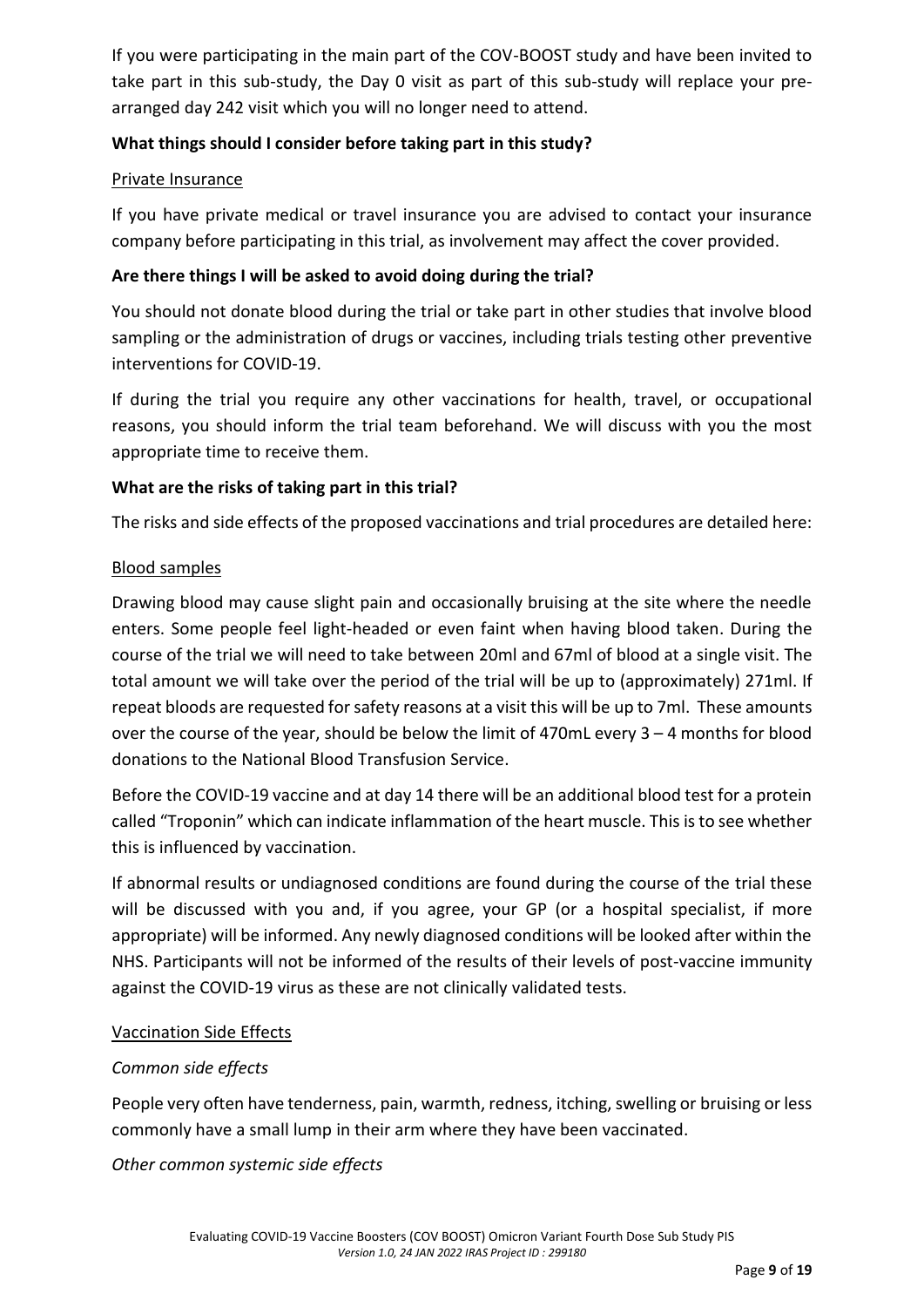Some people can develop these symptoms after vaccination. They usually last for less than a week after you are vaccinated (more commonly 24-48 hours afterwards).

- Fatigue
- Headaches
- Flu-like symptoms, such as high temperature, sore throat, runny nose, cough and chills
- Muscle aches
- Joint aches
- Feeling unwell (malaise)
- Feeling sick or nauseated or vomiting

Other less common side effects:

- Abdominal pain
- Decreased appetite
- Feeling dizzy
- Swollen lymph nodes (glands)
- Excessive sweating, itching skin or rash

These symptoms can be reduced by use of paracetamol around the time of immunisation and over the next 24 hours. We would not routinely recommend the use of ibuprofen or other anti-inflammatory medication at this time.

After immunisation with the BNT162b2 (Pfizer/BioNTech) vaccine, difficulty sleeping has been observed in fewer than 1 in 100 people, and weakness of the muscles on one side of the face has been observed in fewer than 1 in 1000 people.

Data from studies comparing mixed prime-boost regimes of COVID-19 vaccination (e.g. Oxford/AstraZeneca followed by Pfizer) have found this may increase the risk of side effects following the second vaccine. It is possible that by receiving a COVID-19 booster vaccine in this study which is different to your previous COVID-19 vaccines, this might increase the side effects following vaccination.

#### *Serious Reactions*

With any vaccination there is a small risk of rare serious adverse events, such as an allergic reaction. These may be related to the immune system or to the nervous system. Severe allergic reactions to vaccines (anaphylaxis) are rare (approximately 1 per million vaccine doses) but can be fatal. In case of this unlikely event, medication for treating allergic reactions is available and the researchers are appropriately trained in the management of anaphylaxis.

These are new vaccines, and there may be side effects that we are not yet aware of. Further information about vaccine safety is being actively gathered as the vaccines are being used in the UK and globally. You will be informed of any significant change in the vaccine safety profile.

You will be provided with a 24h trial mobile number. If you experience unexpected events or become in any way concerned you can use this to contact one of the trial doctors at any time. We will ask you to record these symptoms in the e-diary too.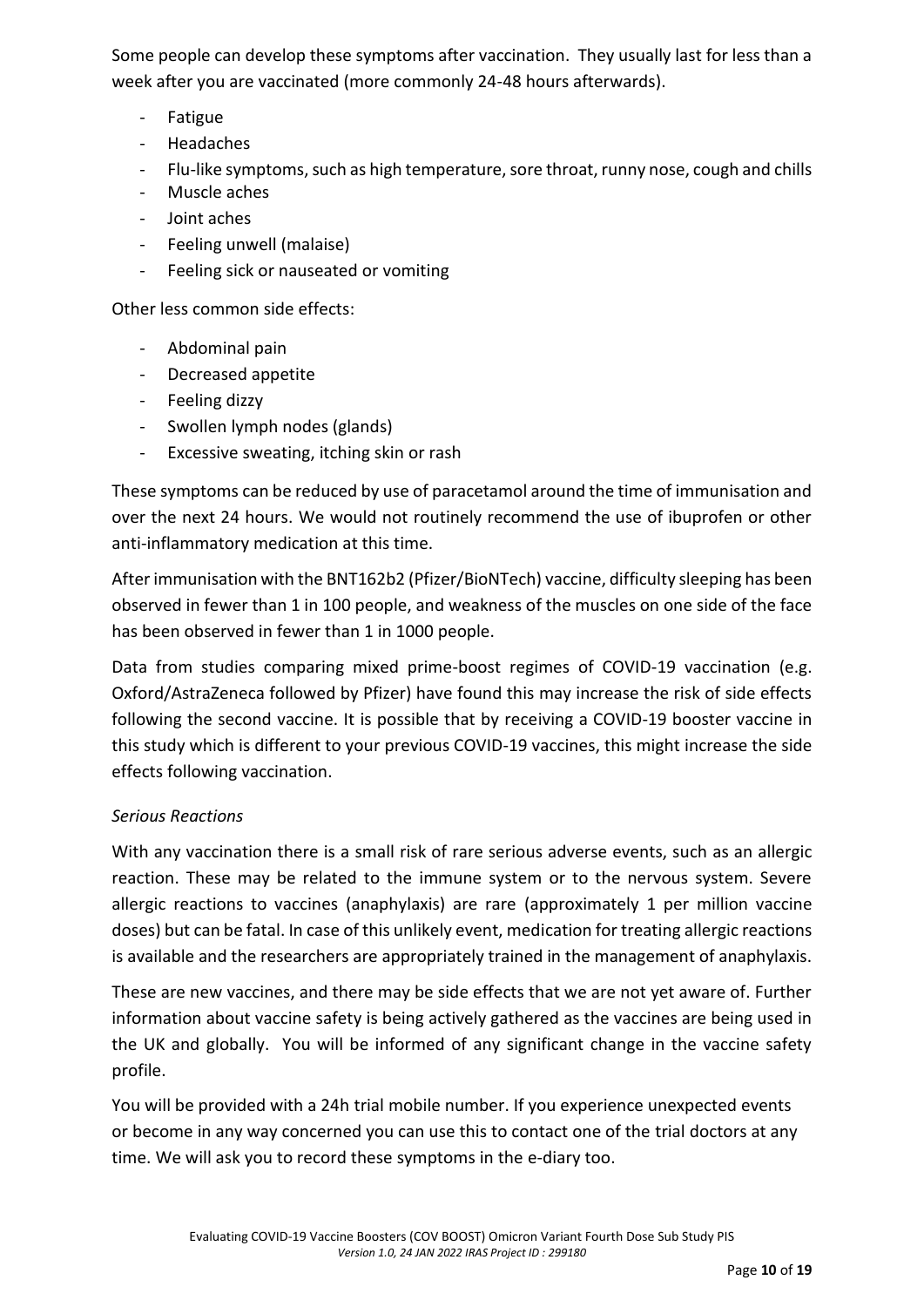## **Theoretical risks - Could immunisation make COVID-19 disease worse?**

In the past, experimental vaccines were developed by different research groups against the SARS virus, which is in the same family as the COVID-19 virus and also infects the lungs. In some cases, animals that received certain types of experimental SARS vaccines appeared to develop *more severe* lung inflammation when they were later infected with SARS compared with unvaccinated animals. There has also been one report of this increased diseaseassociated inflammation being seen in a mouse study for a vaccine against MERS-CoV (another related virus), but this has not been observed in any other reported animal studies, and has not been seen in any of the trials of the vaccines being used in this trial. Importantly, this has not been seen to date in any of the human studies of these vaccines.

## <span id="page-10-0"></span>**Will I be protected against COVID-19 from having the vaccines in this trial?**

If you participate in this trial we do not know the additional amount of protection you will receive. The BNT162b2 vaccine has been shown to be effective when given as a 2 dose series, or as a third dose booster. The original version of mRNA1273 was shown to be effective in this way, but there is no evidence for the efficacy of the version used in this study which has been adapted to the Omicron variant, mRNA-1273.529. We do not know whether having fourth doses of these vaccines will improve protection against the Omicron variant, or other variants of SARS-CoV-2 The answers to these questions, which you would be helping us to provide, are really important for future UK and global vaccine use in populations. You should still continue to follow up-to-date national guidelines regarding social distancing and other coronavirus precautions as appropriate.

## <span id="page-10-1"></span>**What are the advantages of taking part?**

It is possible that participating in the trial will mean that you gain some additional protection against the coronavirus. Most importantly, the information gained from the trial will make a valuable contribution to the pandemic response.

## <span id="page-10-2"></span>**What should you do if you believe you may have developed COVID-19 during the trial?**

A common and expected side effect of COVID-19 vaccines is fever. If you develop fever in the first 48 hours post-vaccination only, you would not need to self-isolate unless you had other symptoms of COVID-19. If your fever continued (or you had another episode of fever) after 48 hours then you would need to follow the current government advice. We would also ask you to record any fever that you have in your e-diary. If the fever didn't continue, then it is likely that it was a vaccine effect and you can carry on as normal.

Excluding the above, if you develop symptoms that meet the UK government COVID-19 testing criteria, then you must arrange an NHS test as soon as possible, following the normal routes. If this test is positive, you would need to follow government guidance regarding selfisolation as usual. We would also ask you to contact the trial team. If you test positive on an alternative route such as via work or a commercial test then please let the trial team know as well. We may ask you to forward on your test result to us.

Please do not attend the clinical trial site until you have been asked by the trial team to do so. Although, in general, you should adhere to government guidance and stay at home when required (for instance during self-isolation or lockdown), attending the trial site for visits during these periods (once asked to do so) is exempt from these rules.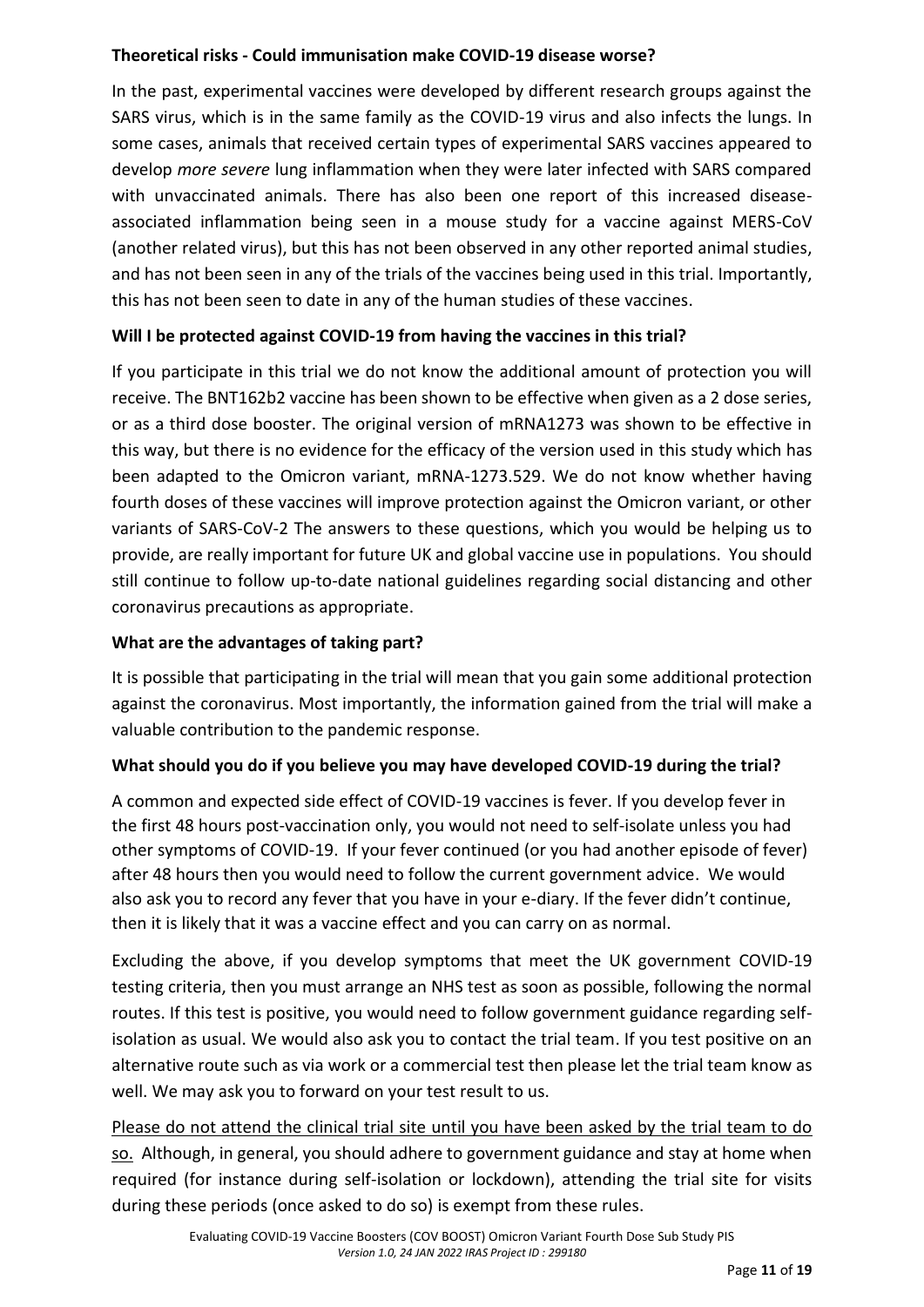If you are unwell and unable to contact the trial team directly then contact the NHS 111 service or phone 999 if you are severely unwell.

If you are admitted to hospital during the trial then you should inform the medical or nursing staff that you are taking part in this trial. We will provide a contact card for you to give to these staff which will have a link to a website for them to fill in details about your admission. We would also like you to let us know (if you are able) that this has happened.

## **Do I get access to extra medical treatment from being in the trial?**

It is important that you understand that if you do become seriously unwell and need to be admitted to hospital, the standard referral routes within the NHS will be used. Participants will be treated the same way as the general population in this context of the COVID-19 pandemic. We are unable to offer extra medical support outside what is available within the NHS for the general public.

# <span id="page-11-0"></span>**Will I be compensated for taking part in this trial?**

Once enrolled you will be compensated for your time, the inconvenience of having blood tests and procedures, and your travel expenses. The total amount compensated will be approximately **£225** depending on the total number of visits attended. Additional visits will be paid at a rate of £45/visit. Please ask the study team if you would like more information on how and when you will be reimbursed. Those who attend for final screening and vaccination visit (Day 0) but are not eligible to proceed further in the trial, will be reimbursed for their time.

Trial reimbursement will be made by bank transfer throughout the trial, so please bring your bank details with you to your screening visit (no cash payments can be made). Should you decide to withdraw from the trial before it is completed, payment will be *pro rata* (you will receive a proportion of the total amount).

# <span id="page-11-1"></span>**What if the area I live in, or where the trial is, goes back into lockdown or high level restrictions?**

Travel for visits for trial purposes are exempt from government restriction, as it is considered an essential journey.

## <span id="page-11-2"></span>**What if new information becomes available?**

Sometimes during a trial, new information relevant to the trial becomes available. If this happens, we will tell you about it and discuss whether you want to, or should, continue in the trial. If you decide to continue to take part, you may be asked to sign an updated consent form. On receiving new information, we may consider it to be in your best interests to withdraw you from the trial. Your participation in this trial may also be stopped at any time by the trial doctor or the Sponsor for other reasons.

## <span id="page-11-3"></span>**Will I be given proof of immunisation?**

Your GP will be informed that you have taken part in the trial. At the end of the study we will inform you and your GP of which fourth dose vaccine you received.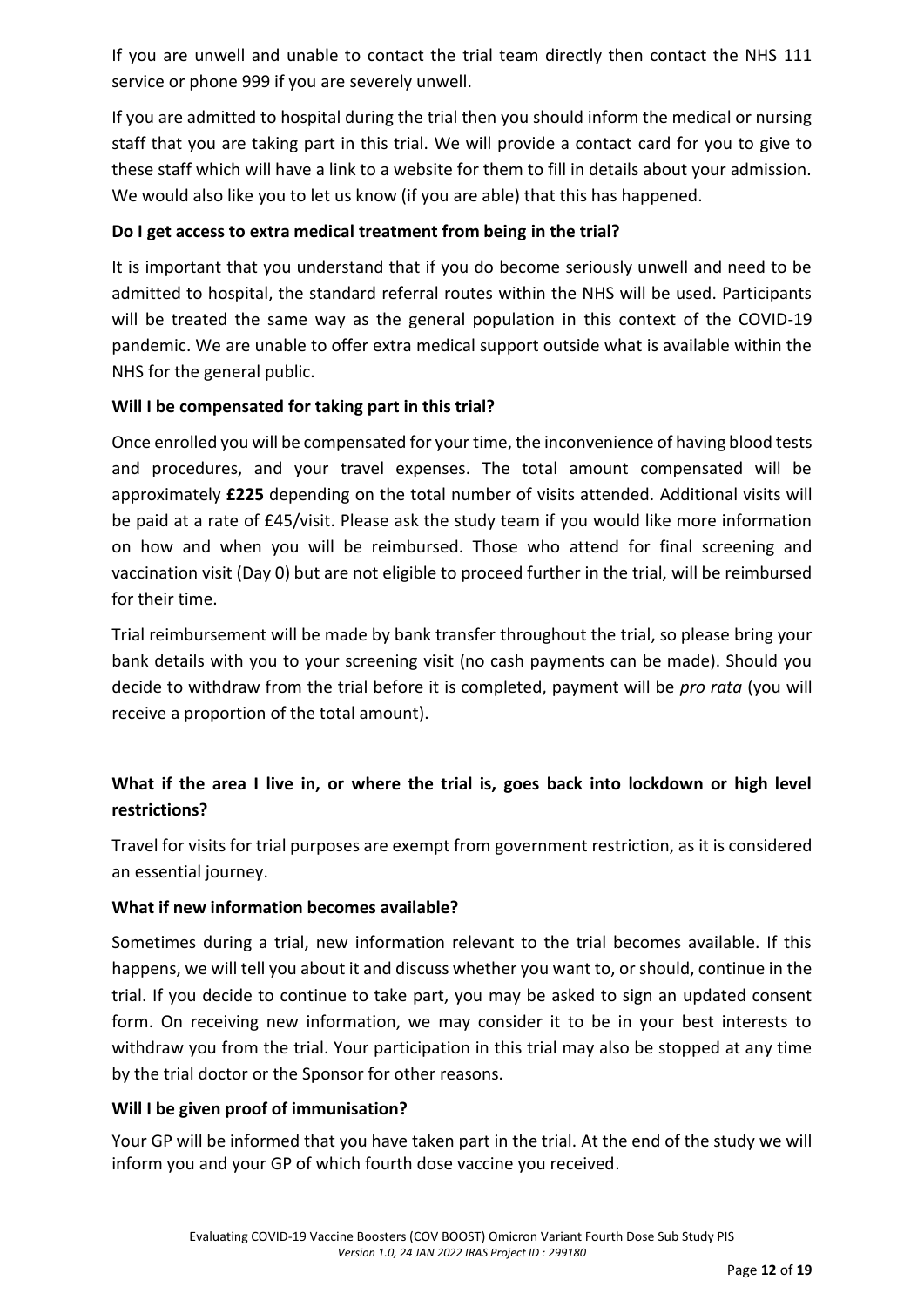## <span id="page-12-0"></span>**What will happen if I do not want to carry on with the trial?**

If, at any time, after enrolment, you change your mind about being involved with this trial you are free to withdraw without giving a reason. If you withdraw we would not usually perform any more research procedures; although occasionally we might need to offer you a follow up visit for safety purposes, for example for blood tests. You would not have to agree to this. Your decision will not result in any penalty. Unless you state otherwise, any samples taken whilst you have been in the trial will continue to be stored and used for research as detailed above. You are free to request that your samples are destroyed at any time during or after the trial. Your data would be managed as laid out in the section 'What will happen to my data'. If you choose to withdraw from the trial, your standard medical care will not be affected.

## <span id="page-12-1"></span>**Compensation for study-related injury**

Your participation will be covered by the NHS Indemnity Scheme, which will cover any studyrelated injury or clinical negligence

# <span id="page-12-2"></span>**What if something goes wrong?**

The investigators recognise the important contribution that volunteers make to medical research and make every effort to ensure your safety and well-being. The University Hospital Southampton NHS Foundation Trust, as the research Sponsor, has arrangements in place in the unlikely event that you suffer any harm as a direct consequence of your participation in this trial.

In the event of harm being suffered, while the Sponsor will cooperate with any claim, you may wish to seek independent legal advice to ensure that you are properly represented in pursuing any complaint. The trial doctor can advise you of further action and refer you to a doctor within the NHS for treatment, if necessary. NHS indemnity operates in respect of the clinical treatment which may be provided if you needed to be admitted to hospital.

## <span id="page-12-3"></span>**Complaints statement**

If you wish to complain about any aspect of the way in which you have been approached or treated during the course of this trial, you should contact the research investigators who will do their best to address your concerns by sending them an e-mail.

# <span id="page-12-4"></span>**Would my taking part in this trial be kept confidential?**

All information that is collected about you during the course of the research will be coded with a trial number and kept confidential. The information is available to the trial team, authorised collaborators, ethical review committees, your study site, government regulatory agencies and the Sponsor (University Hospital Southampton NHS Foundation Trust) who can ask to access the trial data. Responsible independent monitors may be given access to data for monitoring and/or audit of the trial to ensure we are complying with regulations. They are bound by the same confidentiality rules. The electronic diary is sent to you by email to complete online. University of Oxford will host the trial database and your email address will be stored on a secure University of Oxford server, access to the diary system is password controlled and only trial site staff and sponsor and University of Oxford IT management can view the email address.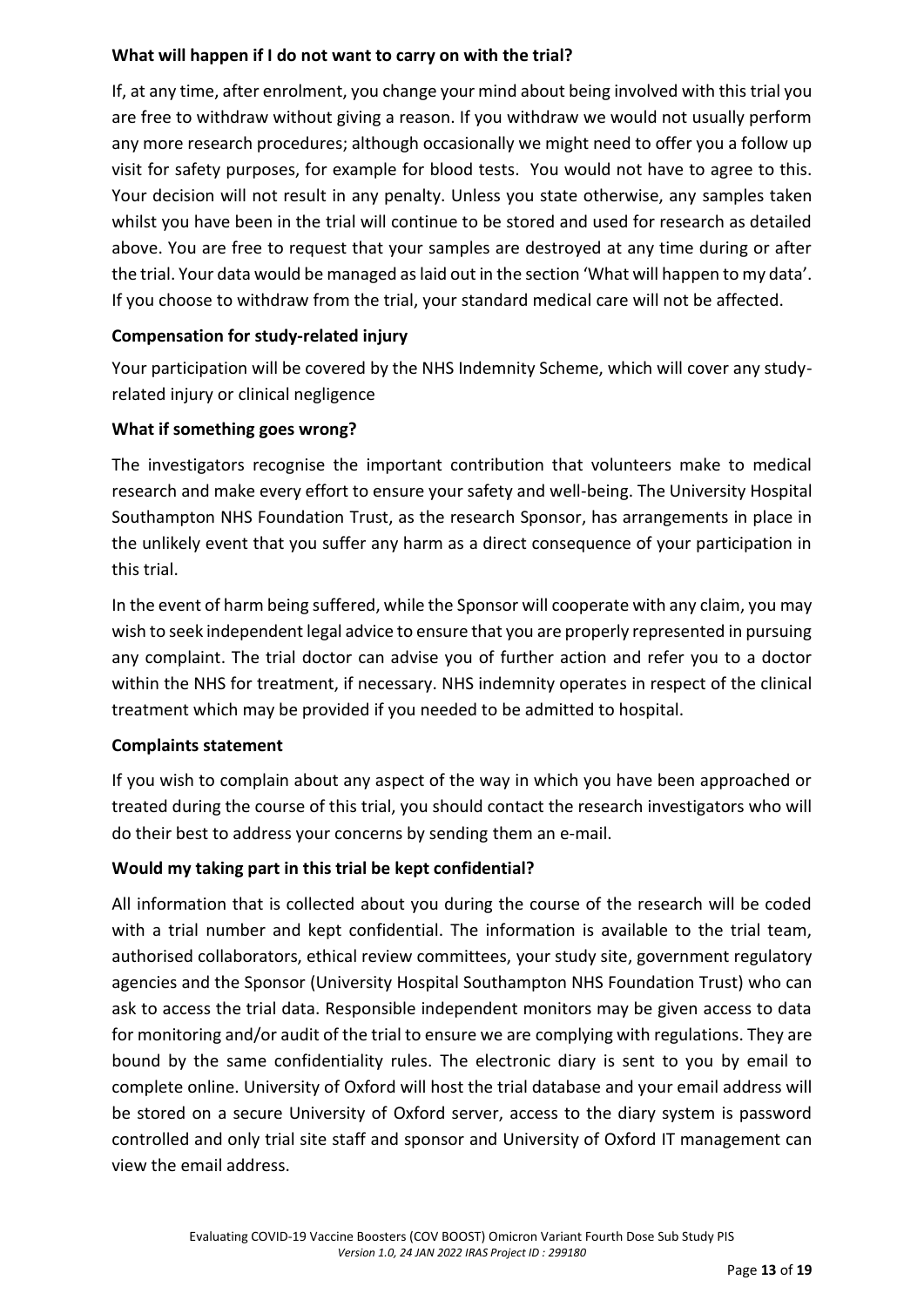Every effort will be taken to maintain confidentiality. Information about you may be stored electronically on a secure server, and paper notes will be kept in a key-locked filing cabinet or restricted access office at your study site. Trial results will be published in a scientific journal but nothing that could identify you will be included in any report or publication. Your deidentified data collected in the trial may also be used in future research projects that may take place in hospitals, universities, non-profit institutions or commercial laboratories worldwide. We would not share anything that could identify you.

If you are not enrolled on the trial, either because you were not eligible after screening or there was not capacity to enrol you, then any data collected will be kept until the end of the trial.

## <span id="page-13-0"></span>**What will happen to my data?**

Data protection regulation requires that we state the legal basis for processing information about you. In the case of research, this is 'a task in the public interest.' University Hospital Southampton NHS Foundation Trust is the data controller and is responsible for looking after your information and using it properly.

We will be using information from you and your medical records in order to undertake this trial and will use the minimum personally-identifiable information possible. We will keep identifiable information about you such as contact details for 5 years, but with a review of this every 5 years after the trial has finished. This includes a copy of your consent form. The need to store this information for longer will be subject to ongoing review, taking into account the value of retaining this information for participant safety (e.g. to inform participants of unexpected safety signals emerging from post-licensing surveillance), as a resource for the participants (e.g. if they wish to check which vaccines they have received in the study) and any regulatory requirements. De-identified research data will be stored indefinitely. If you have agreed that samples can be retained for future research then your personally identifiable information will be kept with restricted access solely for the purposes of sample management for a minimum of five years after the last sample has been either used or disposed of in order to meet regulatory requirements. Samples will be provided for future research only in a form that does not identify you. The University of Oxford are storing the trial data on behalf of the study Sponsor, University Hospital Southampton NHS Foundation Trust. Research data will be stored securely at the University of Oxford indefinitely following removal of identifiable information. If you agree to your details being held to be contacted regarding future research, we will retain a record of this consent until such time as your details are removed from our database but will keep this separate from your research data.

The trial team will use your name and contact details, to contact you about the research trial, and make sure that relevant information about the trial is recorded for your care, in relation to your health during the trial and to oversee the quality of the trial.

At the completion of the trial, unless you consent otherwise (e.g. if you request to be informed of other trials), your personal details will not be used to contact you other than exceptional circumstances concerning your safety. If you consent to take part in another trial carried out by the your study site, personal information and medical information including blood test results may be accessed to avoid unnecessary repetition.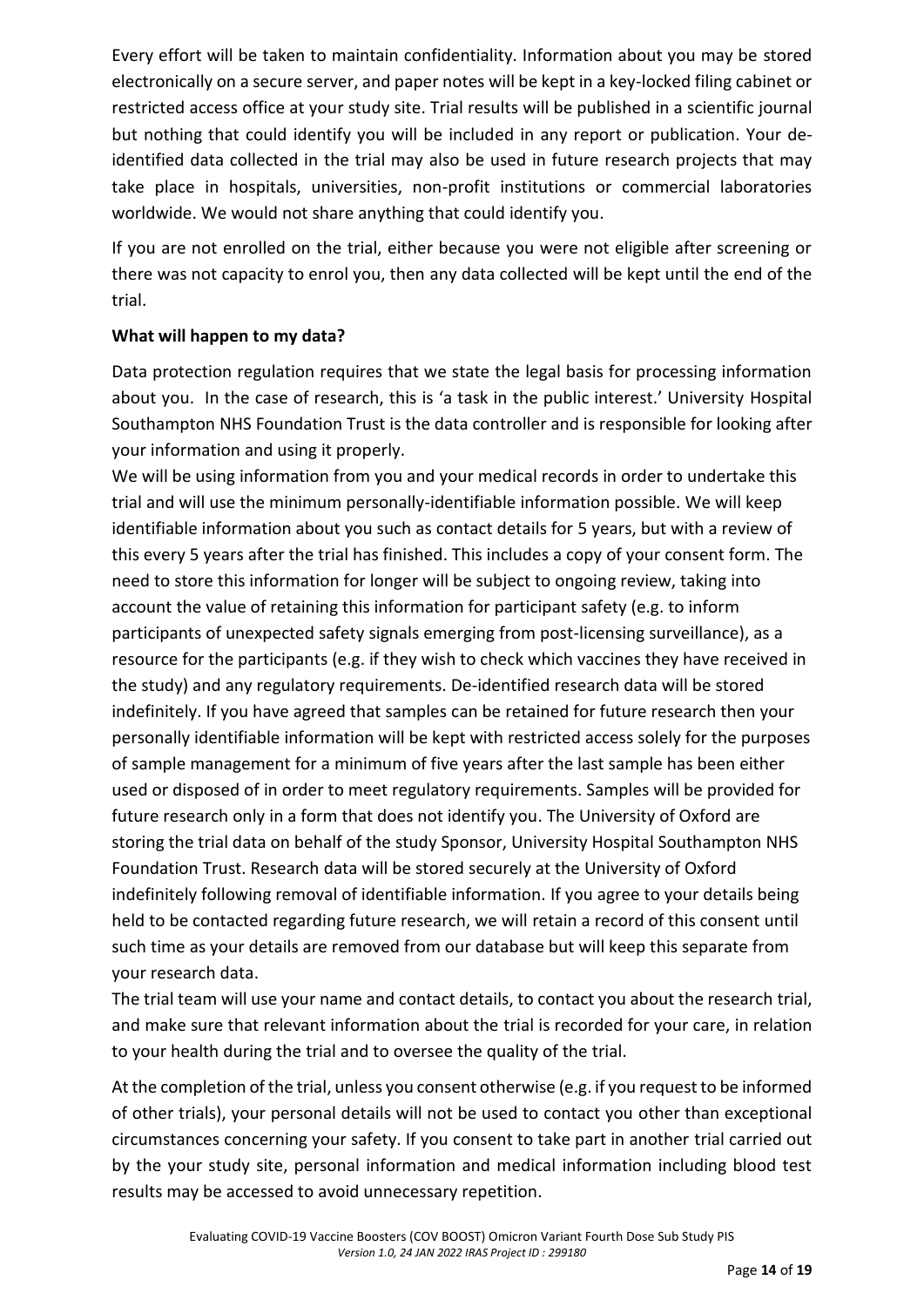Your bank details will be stored securely in line with the trial site financial policies.

Data protection regulation provides you with control over your personal data and how it is used. When you agree to your information being used in research, however, some of those rights may be limited in order for the research to be reliable and accurate. Further information about your rights with respect to your personal data is available at: [https://www.uhs.nhs.uk/Media/UHS-website-](https://www.uhs.nhs.uk/Media/UHS-website-2019/Patientinformation/Visitinghospital/Your-personal-data-and-your-rights.pdf)

[2019/Patientinformation/Visitinghospital/Your-personal-data-and-your-rights.pdf](https://www.uhs.nhs.uk/Media/UHS-website-2019/Patientinformation/Visitinghospital/Your-personal-data-and-your-rights.pdf)

Note that in order to check that we are conducting the trial to high standards we will be engaging trial monitors, who will have access to your data (including personal identifying information). They will not be retaining data beyond the end of the study. Minimal information about you (not including any identifiable information) may also be shared with third parties such as Public Health England or laboratories undertaking analysis of your blood samples (including, but not limited to, Oxford Immunotec and Nexelis) to help us conduct this research. Retention of data by these third parties will be as per PHE/local policies. Anonymised reports on safety information related to any of the study vaccines will be shared with the relevant vaccine manufacturer.

Some participants will have signed up to NHS Digital's *'Sign up to be contacted for coronavirus vaccine studies'* service*.* Further information regarding how we will inform NHS Digital of your enrolment in this trial, will be supplied in a Supplementary Privacy Notice for volunteers who are enrolled in the trial.

## <span id="page-14-0"></span>**Involvement of the General Practitioner (GP)/Family doctor (GP)**

In order to enrol into this trial, you will be required to sign a form documenting that you consent for us to contact your GP if we need to. This is in case we need to contact your GP to check there are no medical reasons that they are aware of that would make your participation inadvisable. Your GP may be asked to share information about your medical history and give access to any other medical records as required. The researchers will not enrol you in the trial if your GP has relevant concerns about your eligibility or safety.

If you are enrolled in the trial we will write to your GP to let them know this. This will be done regardless of whether we check any medical information with them. It is important to do this so that your medical records are kept up to date.

If you have up to date copies of your medical records or GP summary records please bring these to your screening visit.

## <span id="page-14-1"></span>**What will happen to any samples I give?**

If you consent, some of your leftover blood samples can be stored and used for future infectious disease or vaccine-related research in the NIHR UK Biocentre. This is optional; your participation in this trial will not be affected by your decision whether to allow storage and future use of your leftover samples. Upon your request at any time, your remaining blood samples will be destroyed.

Your trial samples will be analysed at your study site research laboratories or other specialist laboratories. Tests to look at the response of your body to the vaccine or to COVID-19 disease will be done with collaborating laboratories in the UK and in other countries, including North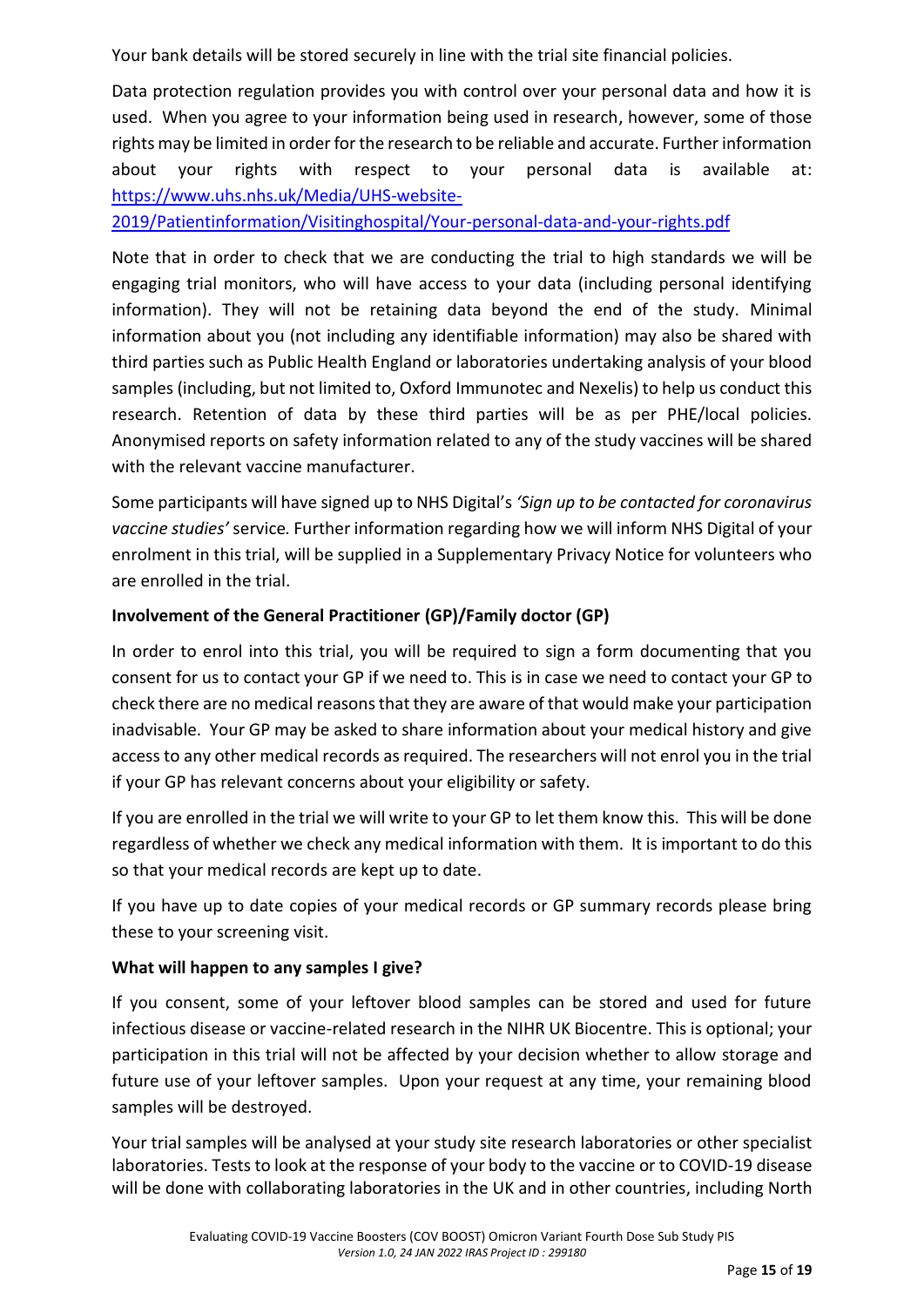America. Any samples or data sent to them would not include information that identifies you. However, your DNA is unique to you so it can never be completely anonymous.

## <span id="page-15-0"></span>**Will any genetic tests be done?**

We would also ask for your permission to store your DNA for research related to infectious diseases and vaccination; you can still take part in the trial if you did not want us to do this.

We are not planning to perform any genetic tests within this trial.

## <span id="page-15-1"></span>**What will happen to the results of the research trial?**

The results of this research trial may be presented at scientific meetings or conferences and published in a scientific medical journal. This may not happen until 1 or 2 years after the trial is completed. If you contact the researchers in the future, you can obtain a copy of the results. You will not be identified in any report or publication.

The de-identified data from this trial will be shared with the collaborating partners who are organising and funding this research work. You will not be paid for any part of this. Data from this trial may be used as part of a student post-graduate degree, for example a MD or PhD.

## <span id="page-15-2"></span>**Taking part in future vaccine-related research**

With your consent, we would like to keep your contact details after the trial is complete, so we may inform you of opportunities to participate in future vaccine-related research. This is entirely optional and your participation in this trial will not be affected by your decision to allow or not allow storage of your contact details beyond your participation in this trial.

Your details will be stored electronically on a secure server and only authorised individuals at your study site will have access to it. We will not, under any circumstances, share your contact details with any third party institutions without your permission. Being contacted does not oblige you to agree to take part in future research and you can ask us to have your contact details removed from our database at any time.

# <span id="page-15-3"></span>**Who is sponsoring, organising and funding the research? Does University Hospital Southampton NHS Foundation Trust (The Sponsor) have a financial interest in the results of this trial?**

The trial is organised and sponsored by the University Hospital Southampton NHS Foundation Trust. The trial is funded through financial support to the University Hospital Southampton NHS Foundation Trust from the National Institute for Health Research (NIHR), which is a UK government funded research agency. Neither your GP nor the researchers are paid for recruiting you into this trial. University Hospital Southampton NHS Foundation Trust has no financial interest in the results of this trial.

## <span id="page-15-4"></span>**Who has reviewed the trial?**

This trial has been reviewed by the NHS Research Ethics Service (RES) – South Central – Berkshire and has been given a favourable ethical opinion. The Medicines and Healthcare products Regulatory Agency (MHRA), which regulates the use of all medicines in the UK, has reviewed the trial design and has granted permission to use these unlicensed vaccine schedules in this clinical trial.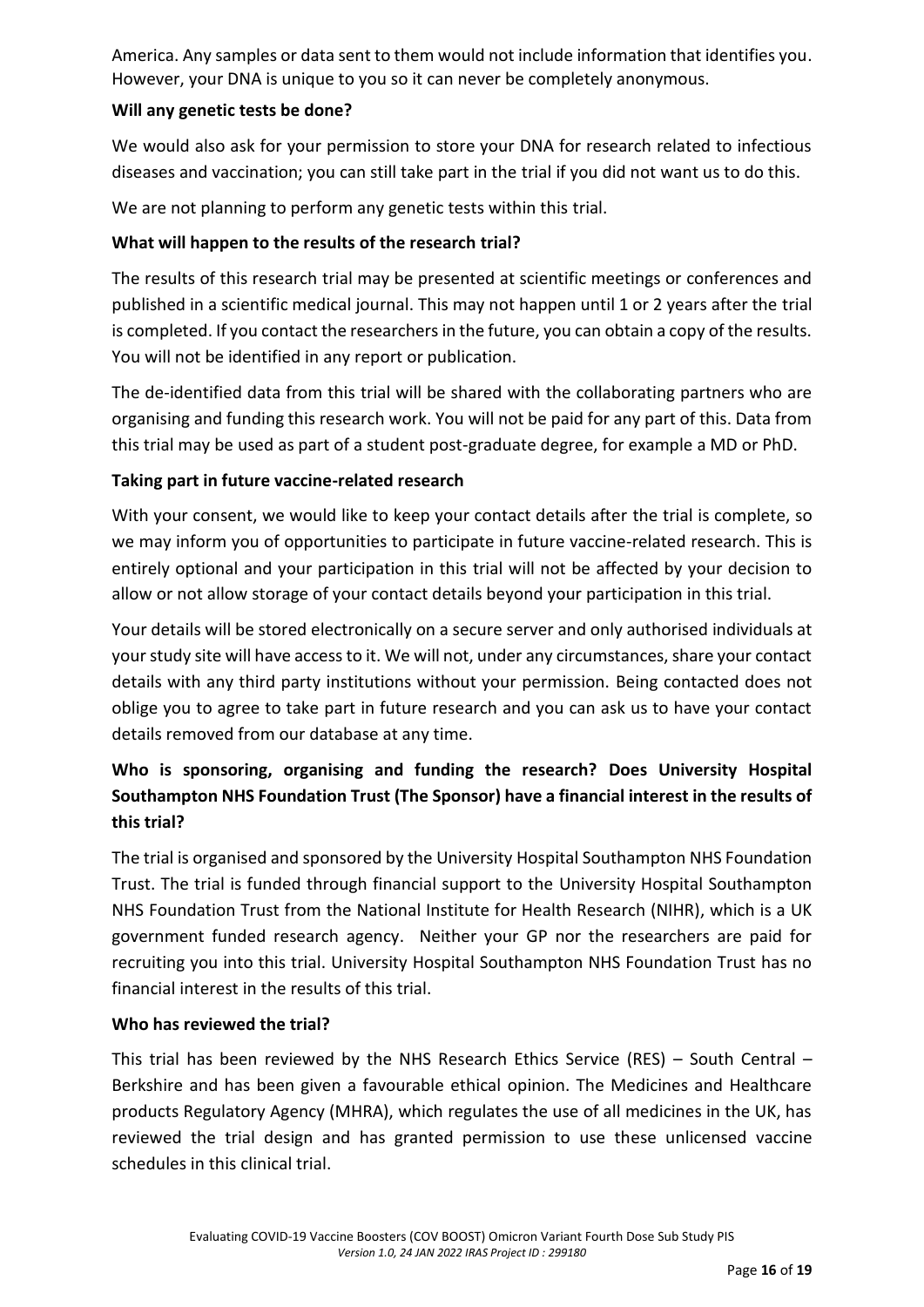#### <span id="page-16-0"></span>**Further information and contact details**

If you relocate during the course of the trial and would like to continue taking part, it may be possible if there is a trial site nearby that are able to perform the remainder of your trial visits. If this were the case, we may transfer copies of your research notes including consent forms. The responsibility for your continued care in the trial would be transferred to the new trial site.

We hope this information sheet has answered all your questions. If you would like further information about participating in research please visit the following website: [http://www.nhs.uk/conditions/Clinical-trials/Pages/Introduction.aspx.](http://www.nhs.uk/conditions/Clinical-trials/Pages/Introduction.aspx) For independent advice about participating in this trial you may wish to contact your GP. If you would like to speak to one of our team members to discuss any aspect of this trial or **if you are interested in taking part in the trial, please contact us**.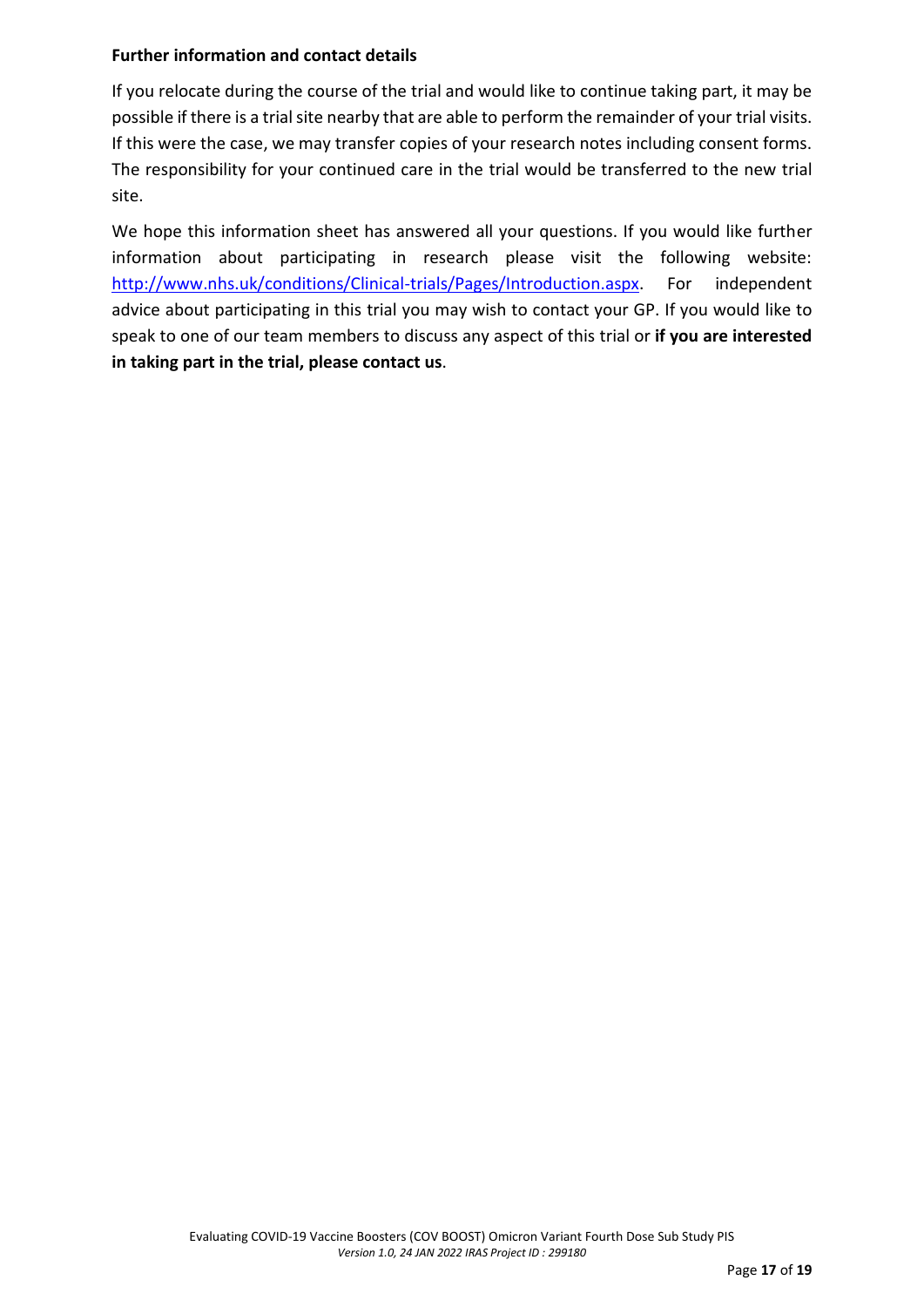#### **Supplementary Privacy Notice for Enrolled Participants**

This privacy notice is for the Evaluating COVID-19 Vaccine Boosters (COV-Boost) study participants who have signed up to NHS Digital's *'Sign up to be contacted for coronavirus vaccine studies'* service*.* 

#### *Data Protection*

In the course of enrolling in the Evaluating COVID-19 Vaccine Boosters (COV-Boost) study you have provided information about yourself ('personal data'). We (UHS NHS FT as Sponsor of the study) are the 'data controller' for this information, which means we decide how to use it and are responsible for looking after it in accordance with the General Data Protection Regulation and associated data protection legislation.

#### *How we use your data*

NHS Digital contacted you on behalf of the University Hospital Southampton NHS Foundation Trust to invite you to join our Evaluating COVID-19 Vaccine Boosters (COV-Boost) study.. This is because you signed up to NHS Digital's '*Sign up to be contacted for coronavirus vaccine studies service*'. You were contacted because you were eligible to take part in our study based on the information you provided to NHS Digital when you signed up to its service (namely your age and geographical location).

You can only be enrolled in one vaccine study at a time. This means we need to let NHS Digital know that you are now enrolled in our study. We will do this so that NHS Digital can update its records and so you are not contacted unnecessarily about joining any other vaccine studies or inadvertently enrolled in more than one study at a time.

Each site will review which of their participants had signed up to NHS Digital's *Sign up to be contacted for coronavirus vaccine studies'* service*.* If you had signed up to this service, the site you are enrolled with will share your name with NHS Digital to confirm your enrolment. They will keep a record of having confirmed your enrolment with NHS Digital.

We need to process your data for the above purpose in order to effectively carry out research, which is a task we carry out in the public interest. Data concerning health and ethnicity is special category data, which means that we must meet additional requirements to process it. The additional requirement we meet to process this data is that the processing is necessary for the purpose of research.

We will only use your data for the purposes for which we collected it, unless we reasonably consider that we need to use it for another related reason and that reason is compatible with